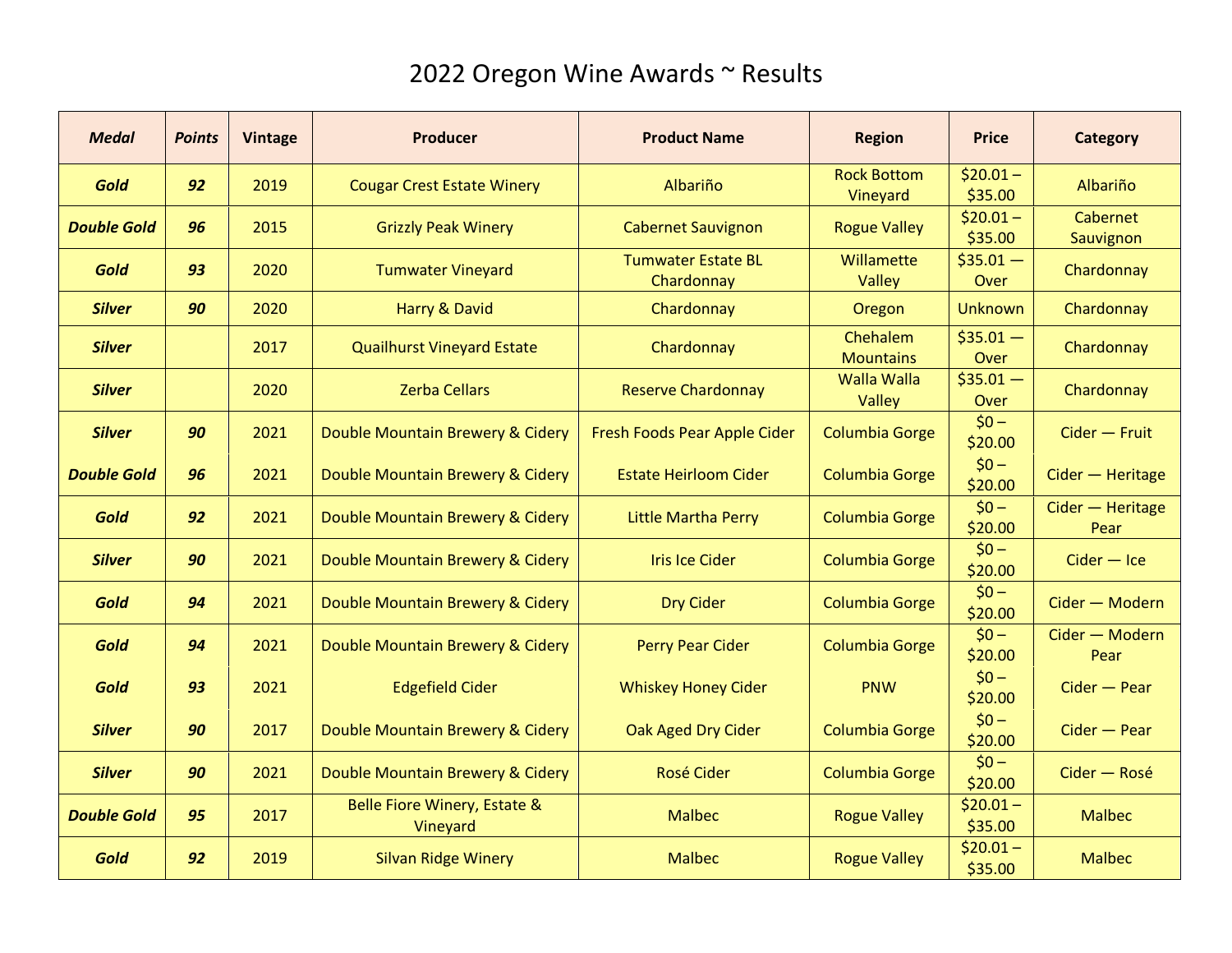| <b>Silver</b>      |    | 2018 | <b>Season Cellars</b>             | <b>Malbec</b>                            | <b>Southern Oregon</b>       | $$20.01 -$<br>\$35.00 | <b>Malbec</b>                          |
|--------------------|----|------|-----------------------------------|------------------------------------------|------------------------------|-----------------------|----------------------------------------|
| <b>Silver</b>      |    | 2020 | <b>Reustle-Prayer Rock</b>        | <b>Malbec</b>                            | <b>Umpqua Valley</b>         | $$20.01 -$<br>\$35.00 | <b>Malbec</b>                          |
| Gold               | 93 | 2020 | <b>Reustle-Prayer Rock</b>        | <b>Estate Select Moscato</b>             | <b>Umpqua Valley</b>         | $$20.01 -$<br>\$35.00 | <b>Muscat Varietal</b>                 |
| <b>Double Gold</b> | 96 | 2021 | <b>Ducleaux Cellars</b>           | <b>Call Sign Pet Nat</b>                 | <b>Columbia Valley</b>       | $$20.01 -$<br>\$35.00 | <b>Pétillant Natural</b><br>$-$ Single |
| Gold               | 94 | 2021 | <b>Puffin Wines</b>               | <b>Pinot Gris</b>                        | Willamette<br>Valley         | $$20.01 -$<br>\$35.00 | Pinot Gris/Grigio                      |
| <b>Silver</b>      | 90 | 2017 | Lumos Wine Co.                    | <b>Julia Pinot Gris</b>                  | <b>Eola-Amity Hills</b>      | $$20.01 -$<br>\$35.00 | Pinot Gris/Grigio                      |
| <b>Silver</b>      | 90 | 2020 | Erath                             | <b>Oregon Pinot Gris</b>                 | Oregon                       | $$0 -$<br>\$20.00     | Pinot Gris/Grigio                      |
| <b>Silver</b>      | 90 | 2021 | <b>Shumaker Vineyards</b>         | <b>Pinot Gris</b>                        | <b>Tualatin Hills</b>        | $$0 -$<br>\$20.00     | Pinot Gris/Grigio                      |
| <b>Silver</b>      |    | 2021 | <b>Pfeiffer Winery</b>            | <b>Pinot Gris</b>                        | Willamette<br>Valley         | $$20.01 -$<br>\$35.00 | Pinot Gris/Grigio                      |
| <b>Double Gold</b> | 95 | 2019 | <b>Stangeland Winery</b>          | Pinot Noir ~ Bethany Heights<br>Vineyard | <b>Bethany Ridge</b>         | $$35.01 -$<br>Over    | <b>Pinot Noir</b>                      |
| <b>Double Gold</b> | 95 | 2018 | <b>Quailhurst Vineyard Estate</b> | Mei's Pinot Noir                         | Chehalem<br><b>Mountains</b> | $$35.01 -$<br>Over    | <b>Pinot Noir</b>                      |
| <b>Double Gold</b> | 95 | 2020 | Erath                             | <b>Oregon Pinot Noir</b>                 | Oregon                       | $$0 -$<br>\$20.00     | <b>Pinot Noir</b>                      |
| <b>Double Gold</b> | 95 | 2019 | <b>Reustle-Prayer Rock</b>        | <b>Pinot Noir Reserve</b>                | <b>Umpqua Valley</b>         | $$35.01 -$<br>Over    | <b>Pinot Noir</b>                      |
| <b>Double Gold</b> | 96 | 2019 | <b>Quailhurst Vineyard Estate</b> | <b>Reserve Pinot Noir</b>                | Chehalem<br><b>Mountains</b> | $$35.01 -$<br>Over    | <b>Pinot Noir</b>                      |
| <b>Double Gold</b> | 96 | 2018 | Erath                             | Knight's Gambit Pinot Noir               | <b>Dundee Hills</b>          | $$35.01 -$<br>Over    | <b>Pinot Noir</b>                      |
| <b>Double Gold</b> | 96 | 2020 | Lumos Wine Co.                    | <b>Five Blocks Pinot Noir</b>            | <b>Eola-Amity Hills</b>      | $$20.01 -$<br>\$35.00 | <b>Pinot Noir</b>                      |
| <b>Double Gold</b> |    |      |                                   | <b>3 Tuxedos Pinot Noir</b>              | Laurelwood                   | $$35.01 -$            | <b>Pinot Noir</b>                      |
|                    | 96 | 2019 | <b>Benza Vineyards</b>            |                                          | <b>District</b>              | Over                  |                                        |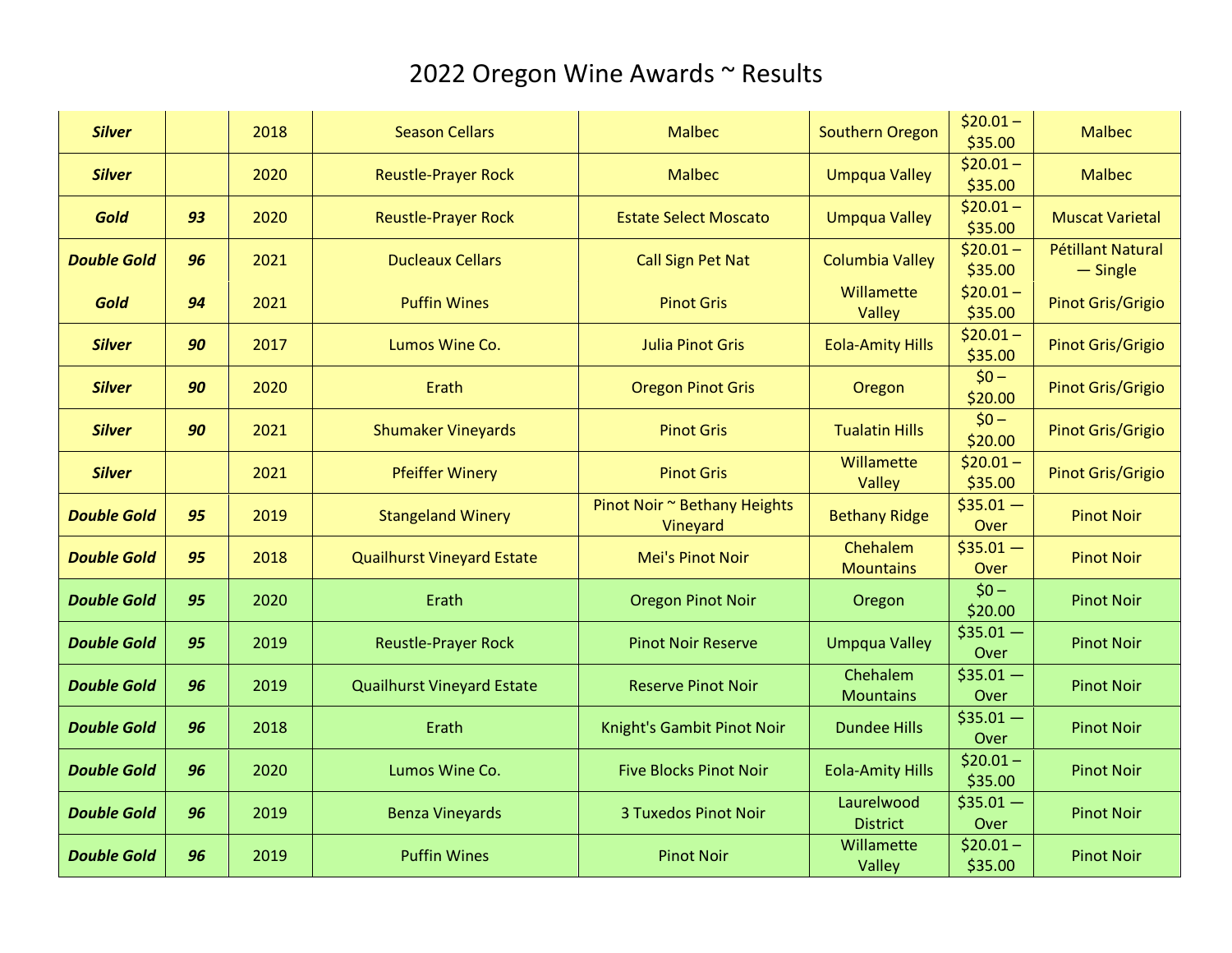| <b>Double Gold</b> | 97 | 2018 | <b>Quailhurst Vineyard Estate</b>                   | <b>Classique Pinot Noir</b>                          | Chehalem<br><b>Mountains</b> | $$35.01 -$<br>Over    | <b>Pinot Noir</b> |
|--------------------|----|------|-----------------------------------------------------|------------------------------------------------------|------------------------------|-----------------------|-------------------|
| <b>Double Gold</b> | 97 | 2020 | <b>Tumwater Vineyard</b>                            | <b>Prince Hill Pinot Noir</b>                        | <b>Dundee Hills</b>          | $$35.01 -$<br>Over    | <b>Pinot Noir</b> |
| <b>Double Gold</b> | 97 | 2019 | <b>Shumaker Vineyards</b>                           | <b>Pinot Noir</b>                                    | <b>Tualatin Hills</b>        | $$20.01 -$<br>\$35.00 | <b>Pinot Noir</b> |
| <b>Double Gold</b> | 97 | 2019 | <b>Benza Vineyards</b>                              | <b>Symphony Reserve Pinot Noir</b>                   | Willamette<br>Valley         | $$35.01 -$<br>Over    | <b>Pinot Noir</b> |
| <b>Double Gold</b> | 97 | 2019 | <b>Taurean Cellars</b>                              | <b>Stone Griffon Vineyard</b>                        | Willamette<br>Valley         | $$20.01 -$<br>\$35.00 | <b>Pinot Noir</b> |
| <b>Double Gold</b> | 98 | 2019 | <b>Benza Vineyards</b>                              | <b>Estate Pinot Noir</b>                             | Chehalem<br><b>Mountains</b> | $$35.01 -$<br>Over    | <b>Pinot Noir</b> |
| <b>Double Gold</b> | 98 | 2018 | <b>Quailhurst Vineyard Estate</b>                   | <b>Reserve Pinot Noir</b>                            | Chehalem<br><b>Mountains</b> | $$35.01 -$<br>Over    | <b>Pinot Noir</b> |
| <b>Double Gold</b> | 99 | 2019 | <b>Tumwater Vineyard</b>                            | <b>Tumwater Estate BL Pinot Noir</b>                 | Willamette<br>Valley         | $$35.01 -$<br>Over    | <b>Pinot Noir</b> |
| Gold               | 92 | 2018 | <b>Pfeiffer Winery</b>                              | <b>Blue Dot Reserve Pinot Noir</b>                   | Willamette<br>Valley         | $$35.01 -$<br>Over    | <b>Pinot Noir</b> |
| Gold               | 93 | 2015 | <b>Quailhurst Vineyard Estate</b>                   | Mei's Pinot Noir                                     | Chehalem<br><b>Mountains</b> | $$35.01 -$<br>Over    | <b>Pinot Noir</b> |
| Gold               | 93 | 2016 | <b>Quailhurst Vineyard Estate</b>                   | Mei's Pinot Noir                                     | Chehalem<br><b>Mountains</b> | $$35.01 -$<br>Over    | <b>Pinot Noir</b> |
| Gold               | 93 | 2019 | <b>Stangeland Winery</b>                            | Pinot Noir ~ Golden Hills<br>Vineyard                | <b>Golden Hillside</b>       | $$35.01 -$<br>Over    | <b>Pinot Noir</b> |
| Gold               | 94 | 2018 | Lumos Wine Co.                                      | <b>Temperance Hill Vineyard</b><br><b>Pinot Noir</b> | <b>Eola-Amity Hills</b>      | $$35.01 -$<br>Over    | <b>Pinot Noir</b> |
| Gold               | 94 | 2019 | <b>Stangeland Winery</b>                            | Eola Hills Cuvée Pinot Noir                          | <b>Eola-Amity Hills</b>      | $$20.01 -$<br>\$35.00 | <b>Pinot Noir</b> |
| Gold               | 94 | 2018 | <b>Belle Fiore Winery, Estate &amp;</b><br>Vineyard | <b>Pinot Noir</b>                                    | <b>Rogue Valley</b>          | $$20.01 -$<br>\$35.00 | <b>Pinot Noir</b> |
| <b>Silver</b>      | 90 | 2018 | <b>Chris James Cellars</b>                          | <b>Reserve Pinot Noir</b>                            | Willamette<br>Valley         | $$35.01 -$<br>Over    | <b>Pinot Noir</b> |
| <b>Silver</b>      |    | 2018 | Northridge                                          | <b>Pinot Noir</b>                                    | <b>Eola-Amity Hills</b>      | $$20.01 -$<br>\$35.00 | <b>Pinot Noir</b> |
| <b>Silver</b>      |    | 2019 | <b>Reustle-Prayer Rock</b>                          | <b>Estate Select Pinot Noir</b>                      | <b>Umpqua Valley</b>         | $$35.01 -$<br>Over    | <b>Pinot Noir</b> |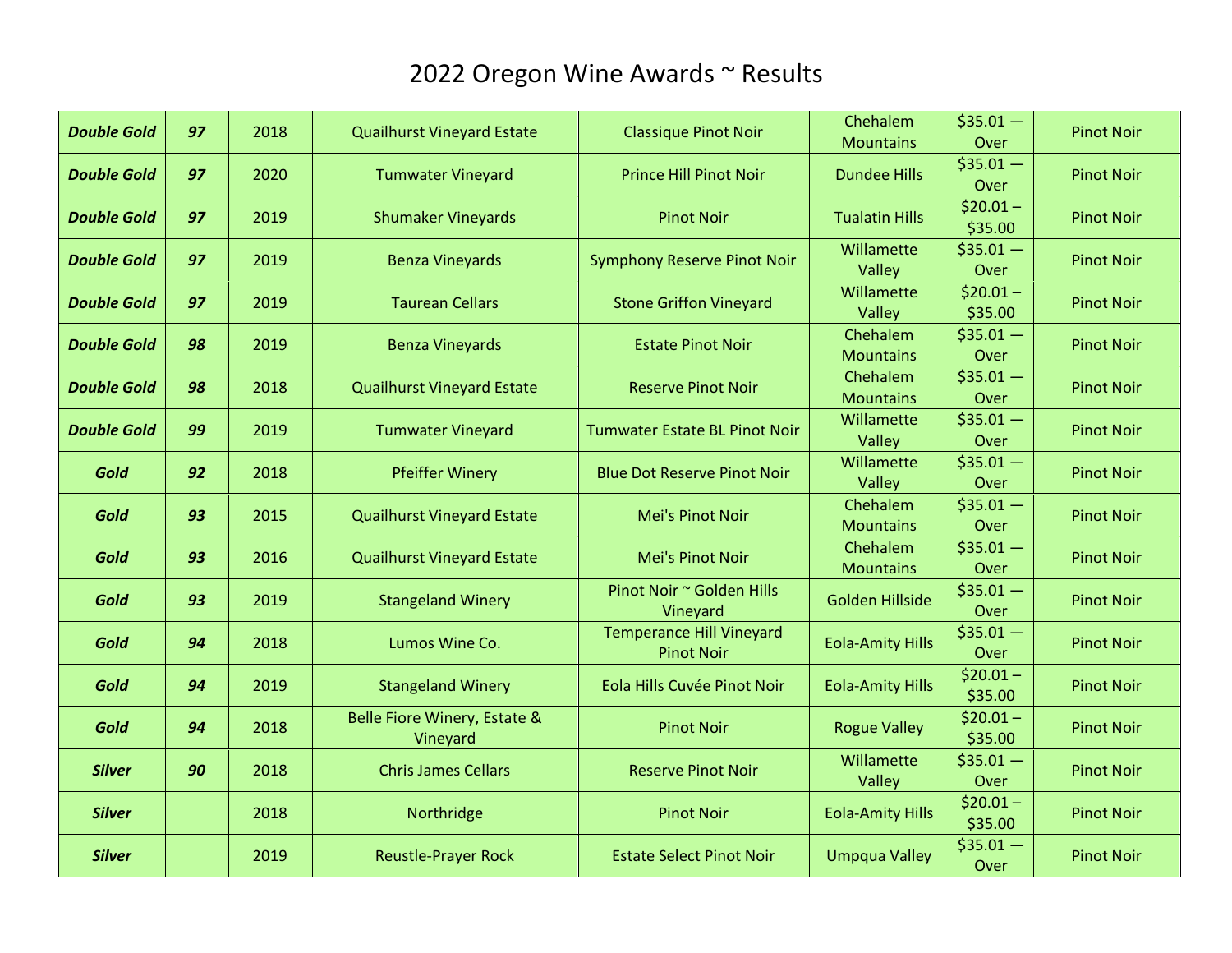| <b>Silver</b>      |    | 2018       | <b>Cardwell Hill Cellars</b> | <b>Reserve Pinot Noir</b>  | Willamette              | $$35.01 -$            | <b>Pinot Noir</b>                      |  |
|--------------------|----|------------|------------------------------|----------------------------|-------------------------|-----------------------|----------------------------------------|--|
|                    |    |            |                              |                            | Valley                  | Over                  |                                        |  |
| <b>Silver</b>      |    | 2018       | <b>Cardwell Hill Cellars</b> | <b>Dijon Blocks</b>        | Willamette              | $$35.01 -$            | <b>Pinot Noir</b>                      |  |
|                    |    |            |                              |                            | Valley                  | Over                  |                                        |  |
| Gold               | 93 | 2019       | <b>Ducleaux Cellars</b>      | <b>Mes Amis</b>            | Walla Walla             | $$35.01 -$            | Red Bordeaux -                         |  |
|                    |    |            |                              |                            | Valley                  | Over                  | Left Bank                              |  |
| <b>Double Gold</b> | 95 | 2018       | <b>Chris James Cellars</b>   | <b>Estate Lagrein</b>      | Yamhill-Carlton         | $$20.01 -$<br>\$35.00 | <b>Red Italian</b>                     |  |
| Gold               | 91 | 2019       | <b>Ducleaux Cellars</b>      | <b>Stella of the Vines</b> | Walla Walla             | $$35.01 -$            | <b>Red Proprietary</b>                 |  |
|                    |    |            |                              |                            | Valley                  | Over<br>$$20.01 -$    | <b>Blend</b><br><b>Red Proprietary</b> |  |
| Gold               | 92 | <b>MV</b>  | <b>Puffin Wines</b>          | <b>Scarlet Red Blend</b>   | Columbia Valley         | \$35.00               | <b>Blend</b>                           |  |
|                    |    |            | Belle Fiore Winery, Estate & |                            |                         | $$35.01 -$            | <b>Red Proprietary</b>                 |  |
| Gold               | 93 | 2017       | Vineyard                     | Siderio                    | <b>Rogue Valley</b>     | Over                  | <b>Blend</b>                           |  |
|                    |    | 90<br>2018 |                              |                            |                         | Walla Walla           | $$35.01 -$                             |  |
| <b>Silver</b>      |    |            | <b>Ducleaux Cellars</b>      | Raucous                    | Valley                  | Over                  | Red Rhône                              |  |
|                    | 92 | 2021       | <b>Cardwell Hill Cellars</b> | <b>Blush Pinot Noir</b>    | Willamette              | $$20.01 -$            |                                        |  |
| Gold               |    |            |                              |                            | Valley                  | \$35.00               | Rosé - Blended                         |  |
| Gold               | 92 | 2021       | Silvan Ridge Winery          | Rosé of Pinot Noir         | Willamette              | $$0 -$                | Rosé - Single                          |  |
|                    |    |            |                              |                            | Valley                  | \$20.00               |                                        |  |
| <b>Silver</b>      |    | <b>MV</b>  | <b>Stangeland Winery</b>     | Rosé of Pinot Noir         | <b>Eola-Amity Hills</b> | $$20.01 -$            | Rosé - Single                          |  |
|                    |    |            |                              |                            |                         | \$35.00               |                                        |  |
| <b>Silver</b>      |    | 2021       | <b>Cardwell Hill Cellars</b> | Rosé of Pinot Noir         | Willamette              | $$20.01 -$            | Rosé - Single                          |  |
|                    |    |            |                              |                            | Valley<br>Walla Walla   | \$35.00               |                                        |  |
| Gold               | 92 | 2019       | <b>Zerba Cellars</b>         | Sangiovese                 | Valley                  | $$35.01 -$<br>Over    | Sangiovese                             |  |
|                    |    |            |                              |                            |                         | $$20.01 -$            |                                        |  |
| <b>Double Gold</b> | 95 | 2021       | <b>Chris James Cellars</b>   | <b>Sauvignon Blanc</b>     | Yamhill-Carlton         | \$35.00               | Sauvignon Blanc                        |  |
|                    | 97 |            |                              |                            |                         |                       |                                        |  |
| <b>Double Gold</b> |    | 2021       | Harry & David                | <b>Sauvignon Blanc</b>     | Oregon                  | Unknown               | Sauvignon Blanc                        |  |
| <b>Double Gold</b> | 98 | 2021       | <b>Chris James Cellars</b>   | Sparkling Dolcetto Rosé    | Yamhill-Carlton         | $$20.01 -$<br>\$35.00 | <b>Sparkling Wine</b>                  |  |
| <b>Double Gold</b> | 99 | 2021       | <b>Shumaker Vineyards</b>    | Rosé de Noirs              | <b>Tualatin Hills</b>   | $$20.01 -$<br>\$35.00 | <b>Sparkling Wine</b>                  |  |
| Gold               | 93 | 2021       | <b>Shumaker Vineyards</b>    | <b>Blanc de Blancs</b>     | <b>Tualatin Hills</b>   | $$20.01 -$<br>\$35.00 | <b>Sparkling Wine</b>                  |  |